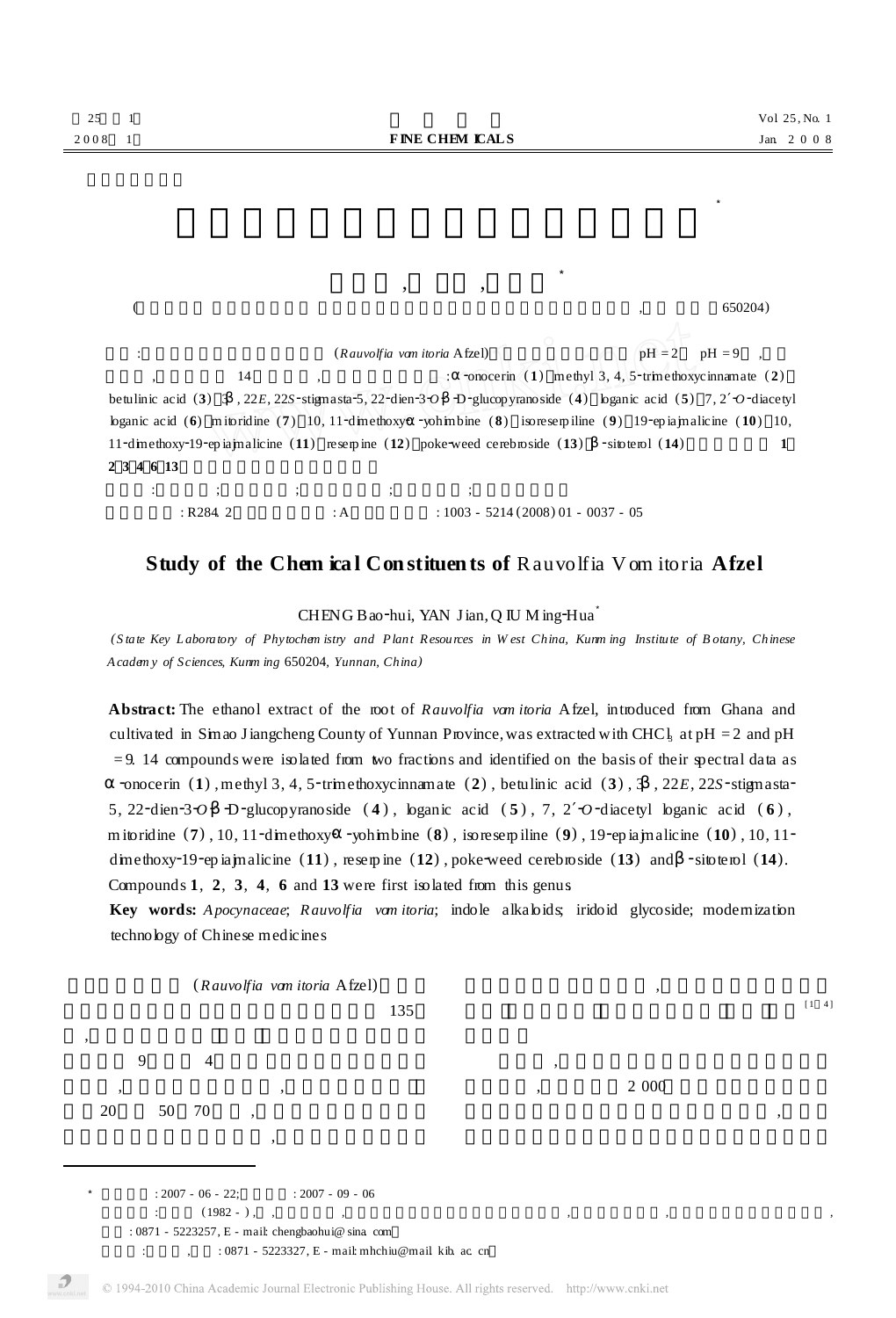$, 14$  , : **onocerin** (1) methyl 3, 4, 5<sup>-trimethoxyc</sup>innamate (2) betulinic acid  $(2)$  $(3)$  3, 22*E*, 22*S*-stigmasta-5, 22-dien-3 $O - D$ glucopyranoside (4) loganic acid (5) 7, 2 $-2$ diacetyl loganic acid  $(6)$  m itoridine  $(7)$  10, 11<sup>-</sup> dimethoxy-yohimbine (8) isoreserpiline (9) 19ep iajmalicine (10) 10, 11-dimethoxy-19-ep iajmalicine (**11**) resembrance (**12**) poke weed cerebroside (**13**) situation 1, 2, 3, 4, 6, 13 sitoterol (**14**) **1**, **2**, **3**, **4**, **6**, **13**







 $\boldsymbol{\beta}$ 



**1**

B ioRad FTS - 135 ; UV - 210 ; Bruker AV - 400 ; Finnigan  $-4510$  (EI, 70 eV); (200 300  $( \text{GF}_{254} )$ ; 2005 8 , (No. 20050823)

**2**

 $($  8 kg) 95% 75 3 (4 h - 4 h - 3 h) , , 10% ,  $\hspace{1.6cm}$  ;  $\hspace{1.6cm}$  pH 2 NaOH pH 9  $pH = 2$  110 g **1** ( 25 mg) , **2** ( 14 mg) , **3** (21 mg) , **4** (8 mg) , **5** (40 mg) , **6** (6 mg) , **13** (7 mg) , **14** (75 mg) pH = 9 140 g Sephadex LH - 20 **7** ( 11 mg) , **8** ( 12 mg) , **9** ( 20 mg) , **10** ( 25 mg) , **11** (14 mg) , **12** (15 mg)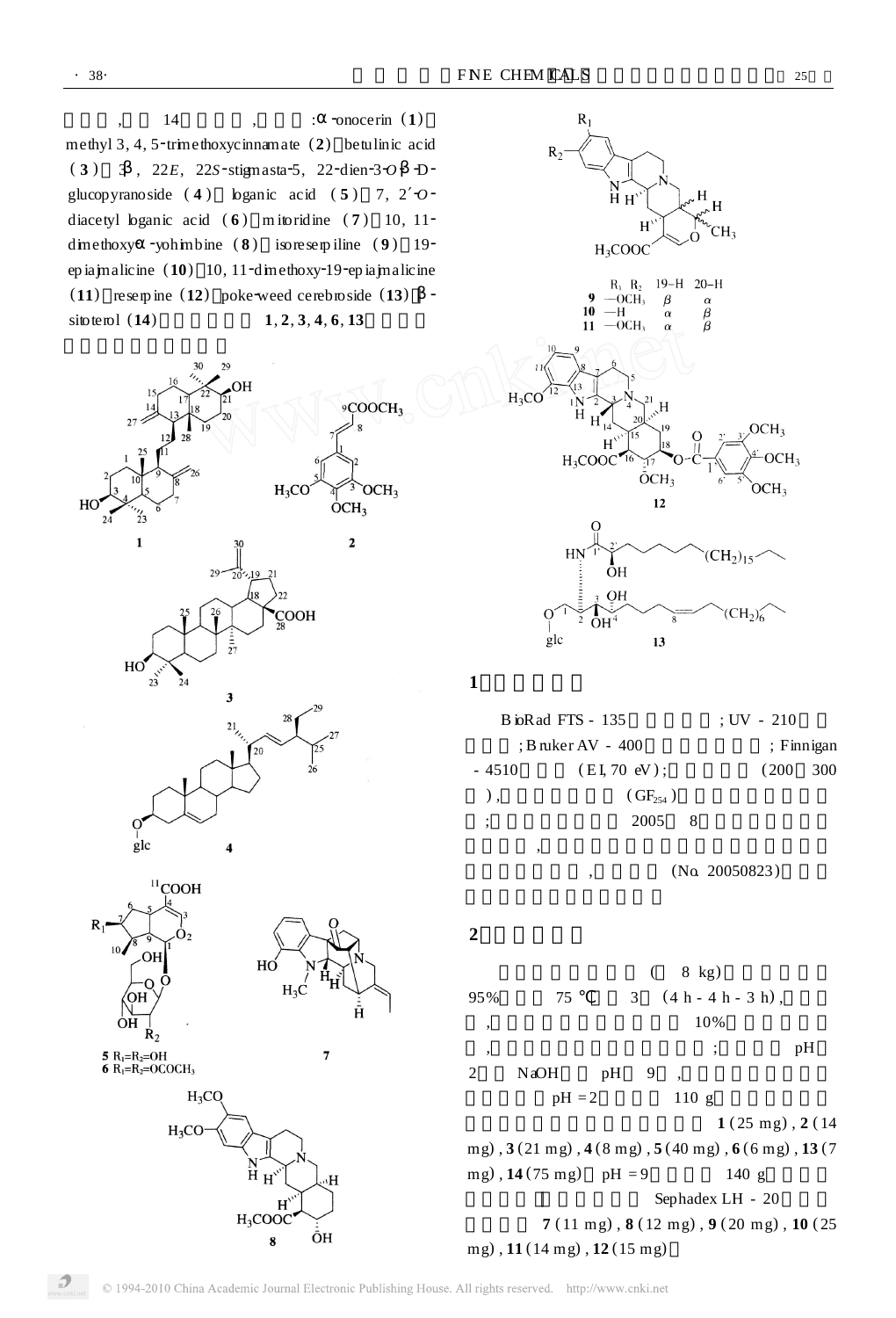**3**

1: ( ); 232 ; R  $(KBr)$ ,  $_{max}/cm^{-1}$ : 3 370 (OH), 3 070 (CH<sub>2</sub>), 2 920,  $2\,940, 2\,870, 2\,850, 1\,640$  (  $\text{C}$  C ), 1 470, 1 430,  $1\,380$  ( $=$  CH<sub>2</sub> ), 1 080, 1 030, 990; EI - MS, *m* /Z: 442  $[M]^{+}$  (6), 427  $[M - CH_3]^{+}$  (41), 409  $[M CH_3$  - H<sub>2</sub>O ]<sup>+</sup> (36), 391 [M - CH<sub>3</sub> - 2H<sub>2</sub>O ]<sup>+</sup> (15), 381  $[M - CH_3 - CO - H_2O]^{+}$  (5), 207  $[C_{14} H_{23} O]^{+}$  $(63)$ , 189  $[ C_{14} H_{23} O - H_2 O ]^+ (70)$ , 107  $[ C_8 H_{11} ]^+$  $(100)$ ; HNMR (400 MHz, CDC | ),  $_{\text{H}}$ : 4.83 (2H, s,  $_{\text{S}}$ )  $H - 26, 27$ , 4.55 (2H, s, H  $- 26, 27$ ), 3.25 (2H, dd, H - 3, 21), 2.40 (2H, d, H - 7, 15), 1.95 (2H, dt,  $H - 7$ , 15 ), 0.99 (6H, s, H - 23, 30), 0.76 (6H, s, C - 24, 29), 0.64 (6H, s, H - 25, 28); <sup>13</sup> CNMR (100 MHz, CDC<sub>l3</sub>), c: 148.4 (C - 26, 27), 106.7 (C - 8, 14), 78.9 (C - 3, 21), 57.5 (C - 9, 13), 54.6 (C - 5,  $17)$ , 39.3 (C - 10, 18), 39.1 (C - 4, 22), 38.2 (C - $7, 15)$ , 37. 0 (C - 1, 19), 28. 3 (C - 25, 28), 27. 9 (C  $- 2, 20)$ , 24.0 (C  $- 6, 16)$ , 22.6 (C  $- 11, 12)$ , 15.4  $(C - 23, 29)$ , 14.5  $(C - 24, 30)$ 

[ 5 ] , , **<sup>1</sup>** <sup>2</sup>onocerin  $: 92 \quad 94$ EI - MS, *m* /Z: 252 [M ]<sup>+</sup>;<sup>1</sup>HNMR (400 MHz,  $C_5D_6N$ ,  $_H$ : 7.61 (1H, d,  $J = 15.9$  Hz, H - 7), 6.35  $(H, d, J = 15.9 \text{ Hz}, H - 8)$ , 6.75 (2H, s, H - 2, 6), 3.88 (3H, s, 4 - OCH<sub>3</sub>), 3.89 (6H, s, 3, 5 - OCH<sub>3</sub>), 3. 81 (3H, s, COOCH<sub>3</sub>); <sup>13</sup> CNMR (100 MHz, C<sub>5</sub>D<sub>6</sub>N),  $_{\rm c}$ : 167.4 ( **C**=O ), 153.5 (C - 3, 5), 144.9 (C -7), 140. 3 (C - 4), 129. 9 (C - 1), 117. 1 (C - 8), 105.4 (C - 2, 6), 61.0 (4 - OCH<sub>3</sub>), 56.2 (3, 5 - $OCH_3$ ), 51.7 (COOCH<sub>3</sub>) [ 6 ]

2 methyl  $3, 4, 5$ trimethoxycinnamate

**3**: ( ); 275 278 ;  $\left[\begin{array}{cc} \int_{D}^{20} +7.9^{\circ}$  (*c* 0.57, Pyridine); EI - MS, *m* /Z: 456  $[M]$ <sup>+</sup>;<sup>1</sup>HNMR (400 MHz, C<sub>5</sub>D<sub>6</sub>N), <sub>H</sub>: 4.94 (1H, s,  $H - 29$ ),  $4.77$  (1H, s,  $H - 29$ ),  $3.52$  (1H, m,  $H -$ 19), 3.44 ( 1H, dd, H - 3), 2.73 ( 1H, m, H - 13), 2.40 (2H, d, H - 16), 2.24 (2H, m, H - 22), 2.24  $(2H,m, H - 15)$ , 1.79 (3H, s, H - 30), 1.22 (3H, s,  $H - 27$ ),  $1.07$  (3H, s,  $H - 26$ ),  $1.06$  (3H, s,  $H - 23$ ), 1. 00 (3H, s, H - 25), 0. 82 (3H, s, H - 24); <sup>13</sup> CNMR  $(100 MHz, C_5 D_6 N)$ , c: 151.4 (C - 20), 110.0 (C -29), 78.  $1(C - 3)$ , 56.  $7(C - 5)$ , 56.  $0(C - 17)$ , 51. 0

 $(C - 9)$ , 49.8 $(C - 19)$ , 47.8 $(C - 18)$ , 41.1 $(C -$ 8),  $39.6(C - 1)$ ,  $39.3(C - 4)$ ,  $38.6(C - 13)$ ,  $37.6$  $(C - 10)$ , 37.5  $(C - 22)$ , 34.9  $(C - 7)$ , 32.1  $(C - 7)$  $16)$ ,  $31.2$  (C - 15),  $30.3$  (C - 21),  $28.7$  (C - 23), 28.3 (C - 2), 26.1 (C - 12), 21.2 (C - 11), 19.5 (C  $-30)$ , 18.8(C - 6), 16.5(C - 25), 16.5(C - 26),  $16.4$  (C - 24), 14.9 (C - 27) [ 7 ]

, betulinic acid , **3** betulinic acid

**4**: ; EI - MS, *m /Z*: 574  $[M]$ <sup>+</sup>;<sup>1</sup>HNMR<sup>13</sup>CNMR [ 8 ]

 $\frac{4}{3}$ , 22*E*, 22*S*-stigmasta-5, 22-dien-3-0- $-D$ -glucopyranoside<br>5:

**5**:  $[\int_{D}^{26} 86.2^{\circ} (c \cdot 0.5, H_2O);$ EI - MS,  $m/Z$ : 376 [M ]<sup>+</sup>;<sup>1</sup>HNMR (400 MHz,  $CD<sub>3</sub>OD)$ ,  $_{H}$ : 1.09 (3H, d,  $J = 6$  Hz, H - 10), 4.04  $(H, m, H - 7)$ , 4.66 (1H, d,  $J = 8$  Hz, anomeric H), 5. 26 (1H, d,  $J = 4$  Hz, H - 1), 7. 37 (1H, s, H - 3); <sup>13</sup> CNMR (100 MHz, CD<sub>3</sub>OD), c: 170.9 (C - 11), 152. 1 (C - 3), 114. 0 (C - 4), 97. 5 (C - 1), 75. 0 (C  $-7)$ , 46. 4 (C - 9), 42. 5 (C - 6), 42. 0 (C - 8), 31. 9  $(C - 5)$ , 13.5  $(C - 10)$ , 99.9  $(C - 1)$ , 78.1  $(C - 1)$  $5$ ), 77.8 (C - 3), 74.6 (C - 2), 71.4 (C - 4), 62.6 (C - 6)<br>5 bgani [ 9 ] ,

**5** loganic acid

**6**: ; FAB - MS, *m / Z*: 460  $[M]$ <sup>+</sup>;<sup>1</sup>HNMR (400 MHz, CD<sub>3</sub>OD), <sub>H</sub>: 1.09 (3H, d,  $J = 6$  Hz, H - 10), 4.04 (1H, m, H - 7), 4.66 (1H, d,  $J = 8$  Hz, anomeric H), 5.26 (1H, d,  $J = 4$  Hz, H - 1), 7. 37 ( 1H, s, H - 3 ) ; <sup>13</sup> CNMR ( 100 MHz, CD<sub>3</sub>OD),  $\frac{1}{2}$  (175.6 ( $\left(-\text{OCOCH}_3\right)$ , 172.6 ( $\left(-\text{OCOCH}_3\right)$ , 170.8  $(C - 11)$ , 152.6 $(C - 3)$ , 113.1 $(C - 4)$ , 97.5 $(C - 11)$ 1), 77. 8 (C - 7), 46. 8 (C - 9), 40. 7 (C - 6), 40. 2  $(C - 8)$ , 32.6  $(C - 5)$ , 21.0  $(-OCQCH_3)$ , 20.9  $(-\infty$  $OCOCH_3$ ), 13.7(C - 10), 100.0(C - 1), 78.7(C - $5$ ), 78.1(C - 3), 74.6(C - 2), 71.4(C - 4),  $62.6$  (C - 6) [ 9 ]  $7, 2 -$ 

*O* -diacetyl loganic acid<br>7:

 $($  );  $: 322$  ;  $\left[ \begin{array}{c} \n \end{array} \right]_0^{18} + 175^\circ$  (*c* 1. 04, Pyridine); EI - MS, *m* /*Z*: 336  $[M]$ <sup>+</sup>;<sup>1</sup>HNMR (400 MHz, CD<sub>3</sub>OD), <sub>H</sub>: 6.68 6.56  $(3H,m, H - 9, 10, 11)$ , 5.27 (1H, q, H - 19), 3.60 (1H, d, H - 2), 3.43 (3H, s, H - OCH<sub>3</sub>), 3.00 (3H, s, H - NCH<sub>3</sub>), 1.59 (3H, d, H - 18);<sup>13</sup> CNMR (100 MHz,  $CD_3OD$ ), c: 78.8 (C - 2), 53.0 (C - 3), 53.0  $(C - 5)$ , 35.0 $(C - 6)$ , 58.5 $(C - 7)$ , 130.7 $(C - 8)$ ,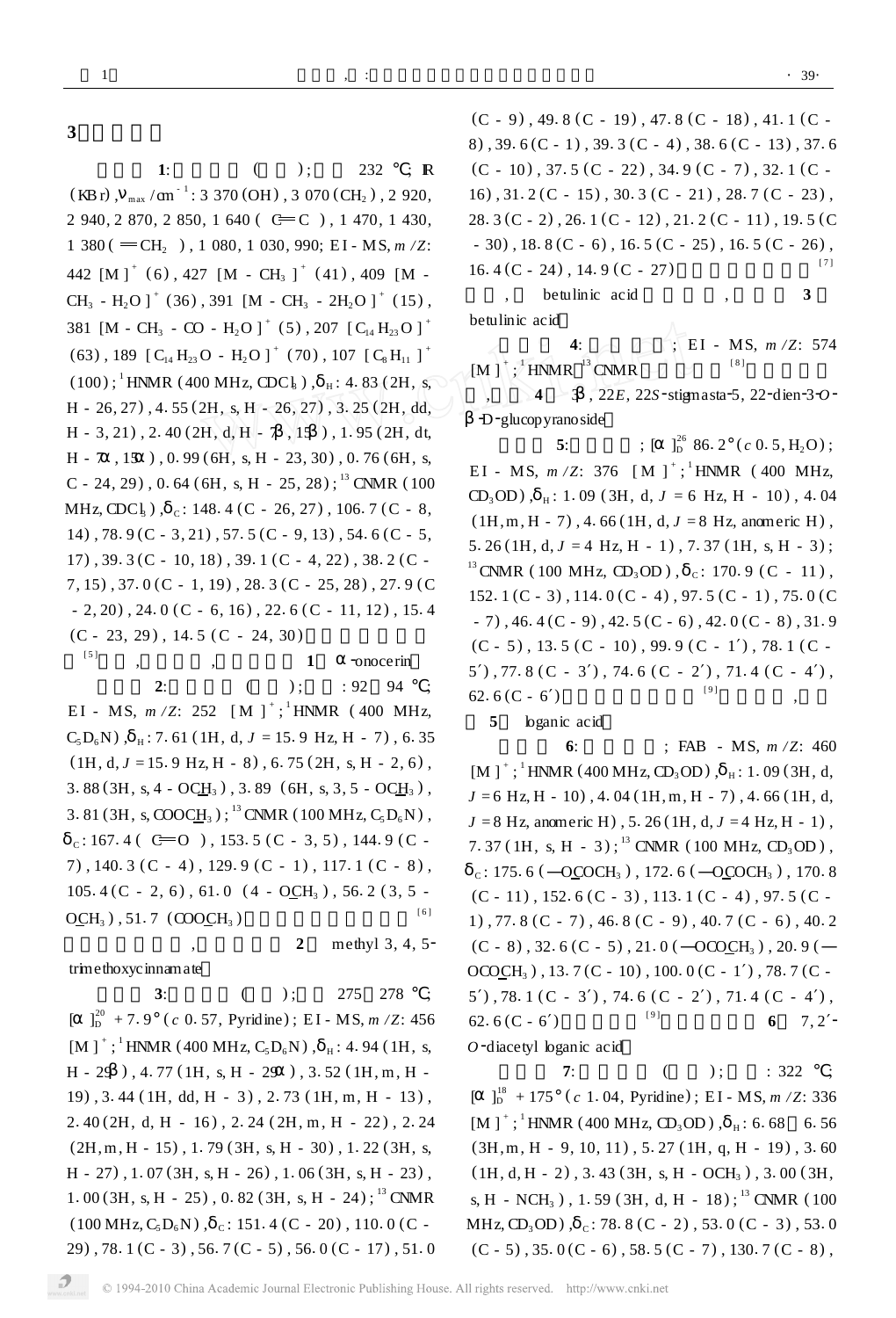$121.2 (C - 9), 116.4 (C - 10), 114.2 (C - 11),$ 144.  $1 (C - 12)$ , 140.  $6 (C - 13)$ , 31.  $2 (C - 14)$ , 28. 2  $(C - 15)$ , 50. 1 $(C - 16)$ , 213. 7 $(C - 17)$ , 12. 6 $(C 18)$ , 116. 4 (C - 19), 136. 2 (C - 20), 55. 1 (C - 21),  $[10, 11]$ 34.9( $N - CH_3$ )

> $\overline{7}$ m itoridine

 $8:$ ); EI - MS,  $m/Z$ : 414 (  $\left[\!\left[ \,12\,\right]\!\right]$  $[M]$ <sup>+</sup>;<sup>1</sup> HNMR,<sup>13</sup> CNMR

10, 11-dimethoxy- -yohimbine

 $9:$ (  $);$  $: 211$  212 ; EI - MS,  $m/Z$ : 412 [M ]<sup>+</sup>;<sup>1</sup>HNMR (400 MHz, CDCl<sub>3</sub>),  $_H$ : 7.73 (1H, s, H - 1), 7.55 (1H, s, H - $17)$ , 6.89 (1H, s, H - 12), 6.80 (1H, s, H - 9), 4.49  $(H, m, H - 19)$ , 3.90 (3H, s,  $C_6H_5$  - OCH<sub>3</sub>), 3.88  $(3H, s, C_6H_5 - OCH_3)$ , 3.74 $(3H, s, COOCH_3)$ , 3.30  $(H, d, H - 3)$ , 3.08  $(H, d, H - 21)$ , 2.92  $(H, d,$  $H - 5$ ), 2.75 (1H, d, H - 21), 2.72 (1H, m, H - $15)$ , 2.53 (1H, m, H - 5), 2.48 (1H, m, H - 14),  $1.68$  (1H, dd, H - 14),  $1.68$  (1H, m, H - 20), 1.39  $(3H, d, H - 18);$ <sup>13</sup> CNMR (100 MHz, CDC<sub>3</sub>), c: 133.2(C - 2), 59.9(C - 3), 53.6(C - 5), 21.9(C -6), 107.8 (C - 7), 130.1 (C - 8), 94.8 (C - 9), 144.8 (C - 10), 146.4 (C - 11), 100.3 (C - 12), 119.2(C - 13), 34.3(C - 14), 31.3(C - 15), 109.5  $(C - 16)$ , 155.8 $(C - 17)$ , 18.5 $(C - 18)$ , 72.5 $(C -$ 19), 38.4 (C - 20), 56.3 (C - 21), 168 ( $\epsilon$ =0), 56. 4, 56. 3 (10, 11 - OCH<sub>3</sub>), 51. 1 (COOCH<sub>3</sub>)  $[13, 14]$ 

isoresemiline

8 isoresemiline

 $10<sup>1</sup>$  $\mathbf{L}$ 216  $E = M S, m /$  $141$ Z: 352 [M ]<sup>+</sup>;<sup>1</sup> HNMR,<sup>13</sup> CNMR

19-epia malicine

 $; E I - MS, m / Z$ : 412  $11:$  $\left($ [M ]<sup>+</sup>;<sup>1</sup> HNMR (400 MHz,  $C_5D_6N$ ),  $_H: 11.53$  (1H, s,  $N - H$ ), 8.71 (1H, s, H - 17), 7.60 (1H, s, H - 9), 7.24 (1H, s, H - 12), 3.88 (3H, s, 10 - CH<sub>3</sub>), 3.80  $(H, s, 11 - CH_3)$ , 3.52 (3H, s, COOCH<sub>3</sub>), 3.62  $(H, m, H - 19)$ , 2.05  $(H, m, H - 20)$ , 1.75  $(H,$ dd, H - 4 ),  $1.48$  (1H, dd, H - 14 ),  $1.23$  (3H, d, H - 18);<sup>13</sup> CNMR (100 MHz, C<sub>5</sub>D<sub>6</sub>N), c: 132. 1 (C -2),  $60.6(C - 3)$ ,  $53.7(C - 5)$ ,  $21.8(C - 6)$ ,  $109.1$  $(C - 7)$ , 121.5  $(C - 8)$ , 102.3  $(C - 9)$ , 145.9  $(C - 1)$ 10),  $147.4(C - 11)$ ,  $97.0(C - 12)$ ,  $132.1(C - 13)$ , 34. 1 (C - 14), 37. 0 (C - 15), 107. 8 (C - 16), 155. 7  $(C - 17)$ , 18.4  $(C - 18)$ , 75.9  $(C - 19)$ , 44.3  $(C -$ 20), 56.4 (C - 21), 167.1 ( $\mathbb{C}$ =0), 50.6  $(COOCH<sub>3</sub>)$ , 56. 7, 56. 9 ( $C<sub>6</sub>H<sub>5</sub>$  - OCH<sub>3</sub>  $\times$  2)  $[14]$ 10. 11-dimethoxy-19-

epiainalicine

 $12:$  $\left($  $\cdot$ 262 266 ; EI-MS,  $m$  /Z: 608 [M ]<sup>+</sup>;<sup>1</sup> HNMR,<sup>13</sup> CNMR  $[15]$ re se m ine

 $13:$ ; FAB - MS,  $m/Z$ : 843 [M ]<sup>+</sup>; **R** (KB r),  $_{\text{max}}$ /cm<sup>-1</sup>: 3 414, 2 922, 2 853, 1 638, 1 543, 1 466, 1 078, 729; <sup>1</sup>HNMR (400 MHz,  $C_5D_6N$ ,  $_{\rm H}$ : 8.51 (1H, d, N - H), 5.43 5.53 (2H, m, olefinic H), 5.24 (1H, m, H - 2), 4.93 (1H, d, H  $-1$ , 4.68 (1H, dd, H - 1), 4.54 (1H, m, H - 2),  $4.49$  (1H, dd, H - 1),  $4.46$  (1, d, H - 6),  $4.30$  $(H, dd, H - 6)$ , 4.26  $(H, dd, H - 3)$ , 4.13  $4.18(3H, m, H - 4, 3, 4)$ ,  $3.97(1H, t, H - 2)$ ,  $3.85(1H, m, H - 5)$ ,  $2.23(2H, m, H - 7)$ ,  $2.06$  $(2H,m,H - 10)$ , 1.95  $(2H,m,H - 5)$ , 1.24 1.27  $(54H, s, 27 \times CH_2)$ , 0.83 (6H, t, 2  $\times CH_3$ ); <sup>13</sup> CNMR  $(100 \text{ MHz}, \text{C}_5\text{D}_6\text{N})$ , c: 175. 6 (C - 1), 130. 5 (C -9), 130.0 (C - 8), 104.4 (C - 1), 77.6 (C - 3), 77.4 (C - 5), 75.9 (C - 3), 75.1 (C - 2), 72.5 (C  $-2$ ), 72.4 (C - 4), 72.0 (C - 4), 70.9 (C - 1),  $62.0(C - 6)$ , 51.0(C - 2), 35.2(C - 3), 33.2(C  $-5$ ), 32.9(C - 10), 32.0(C - 7), 29.3 29.9( $n \times$  $\rm CH_2$  ) , 27. 3 (C - 4 ) , 22. 7 (C - 17) , 13. 8 (C - 18)  $[16]$ 

$$
\qquad \qquad , \qquad \qquad 13
$$

poke-weed cerebroside  $14:$  $),$  $: 136$ 137  $[17]$ ; EI-MS,  $m/Z$ : 414 [M]<sup>+</sup>;  $:$  TLC  $R_{\rm f}$ 14



- [2] Conway J. Rauw offia and guanethidine: pharmacology and clinical use in treatment of hypertension [J]. Am J Cardiol, 1962, 9:837 -840
- [3] Madawala P G, Arambewela L S R, Premakumara G A S, et al Studies on the sedative activity of crude extract of root bark of Rauvolfia canescens on rats[J]. J Ethnophamacol, 1994, 42: 63 - $53$ 65  $\left($